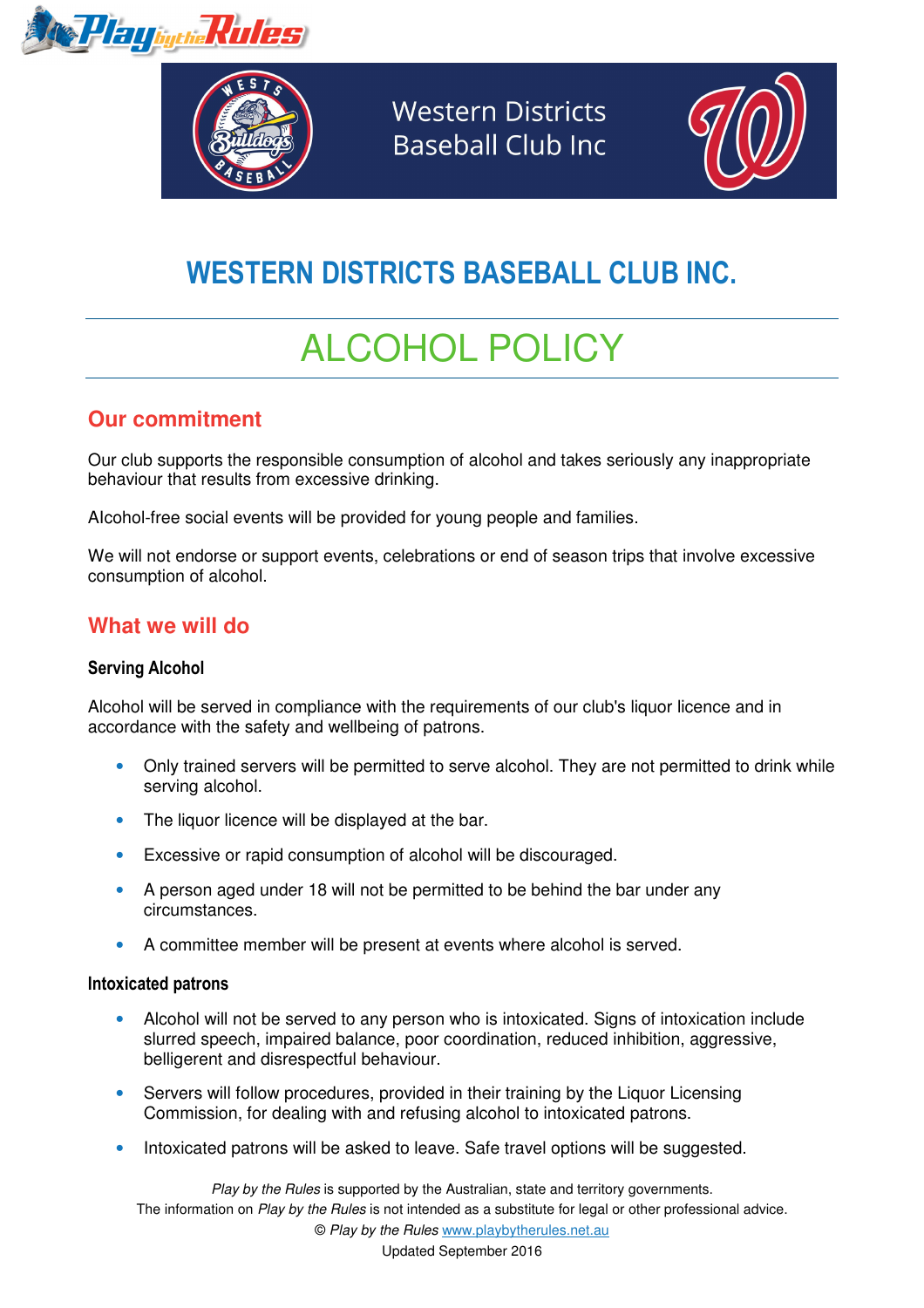



# **Western Districts Baseball Club Inc**



#### Underage drinking

- People aged under 18 will not knowingly be served alcohol.
- Staff will request proof of age, where appropriate, and only photo ID will be accepted.

#### Safe transport

- We will prominently display taxi phone numbers in the venue.
- Club members and bar staff will encourage intoxicated patrons to take safe transport home.
- Our club will implement a designated driver program.

#### Food and other drinks

- A range of snacks and meals will be available when alcohol is served.
- The club will provide a selection of low-alcohol and alcohol-free drinks, such as fruit juice and soft drink, at the bar and at social functions. Free jugs of water will also be available.
- Tea and coffee will be provided at the bar during social functions.

#### Promoting the responsible use of alcohol

- Posters about responsible drinking and standard drinks measures will be prominently displayed.
- We will not advertise, promote or serve alcohol at junior events or activities.
- We will educate members and supporters about our alcohol policy through our website, newsletter and other club communication.

## **What we ask you to do**

All members and sporting personnel are required to comply with the following.

- Drink and behave responsibly at all club functions, events and away trips.
- Do not supply alcohol to team members if they are aged under 18.
- Do not drink alcohol at the club, club functions, matches or while away on trips if you are aged under 18.
- Do not bring alcohol or drink alcohol while at games (e.g. as a spectator, in your role as a coach, as an official or as a volunteer).
- Do not encourage others to drink alcohol excessively.

Play by the Rules is supported by the Australian, state and territory governments. The information on Play by the Rules is not intended as a substitute for legal or other professional advice. © Play by the Rules www.playbytherules.net.au